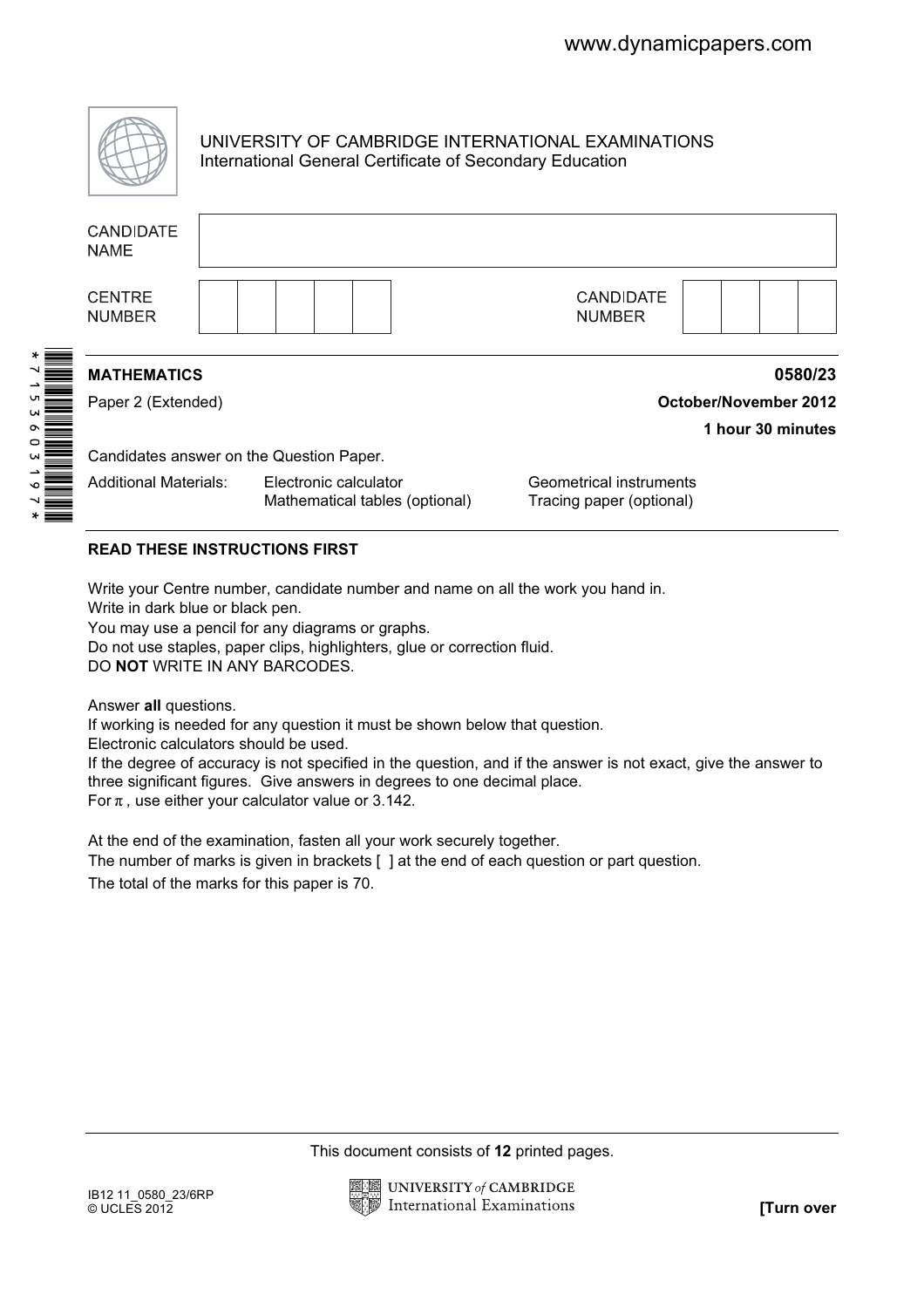1 Samantha invests \$600 at a rate of 2% per year simple interest. Calculate the interest Samantha earns in 8 years.

Answer \$ [2]

2 Show that  $\frac{1}{10}$  $1^2$  $+$   $\frac{-}{5}$  $2^2$  $= 0.17.$ 

Write down all the steps in your working.

Answer

[2]

For Examiner's Use

3 Jamie needs 300 g of flour to make 20 cakes.

How much flour does he need to make 12 cakes?

Answer g [2]

4 Expand the brackets.

 $y(3-y^3)$ 

Answer [2]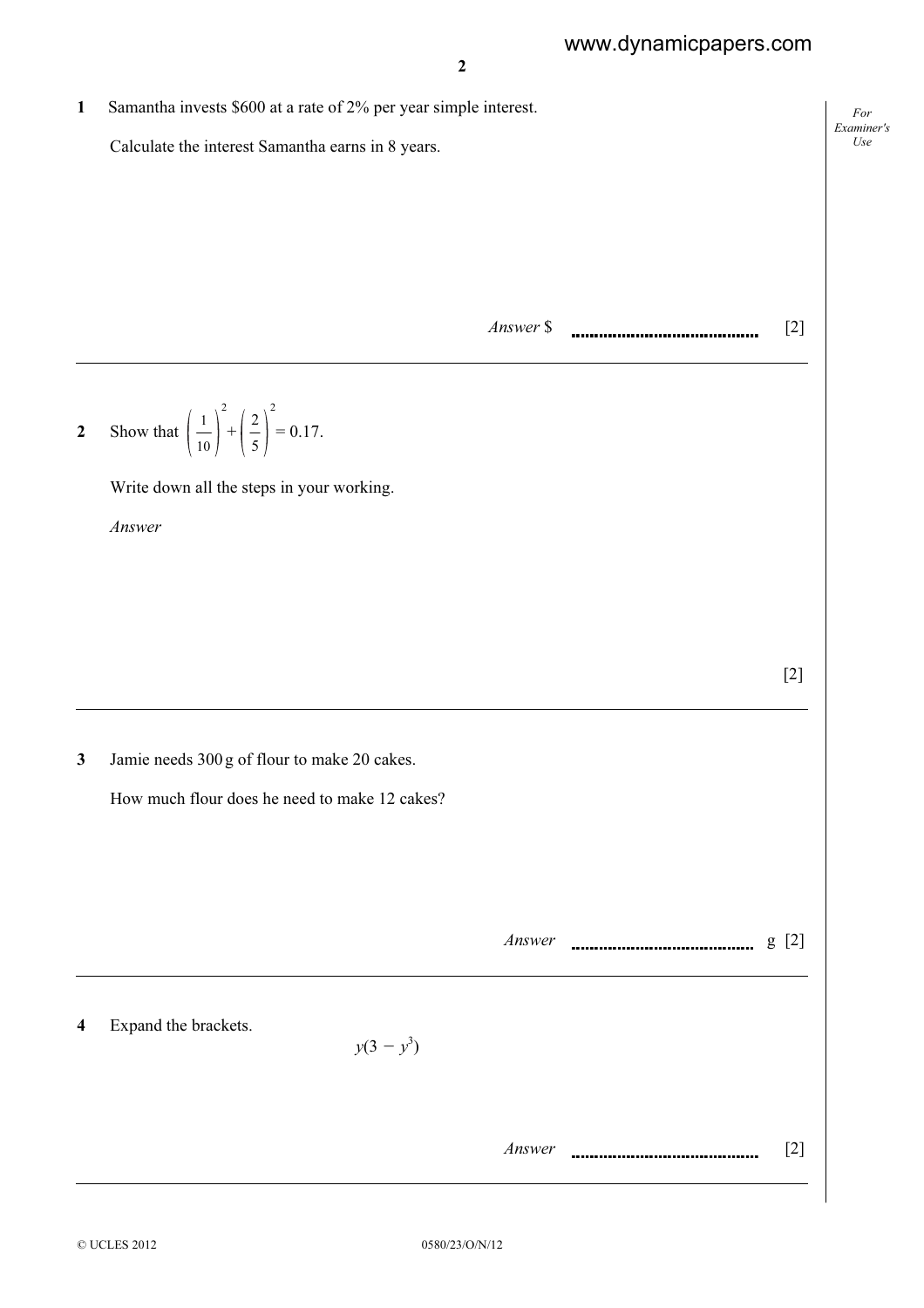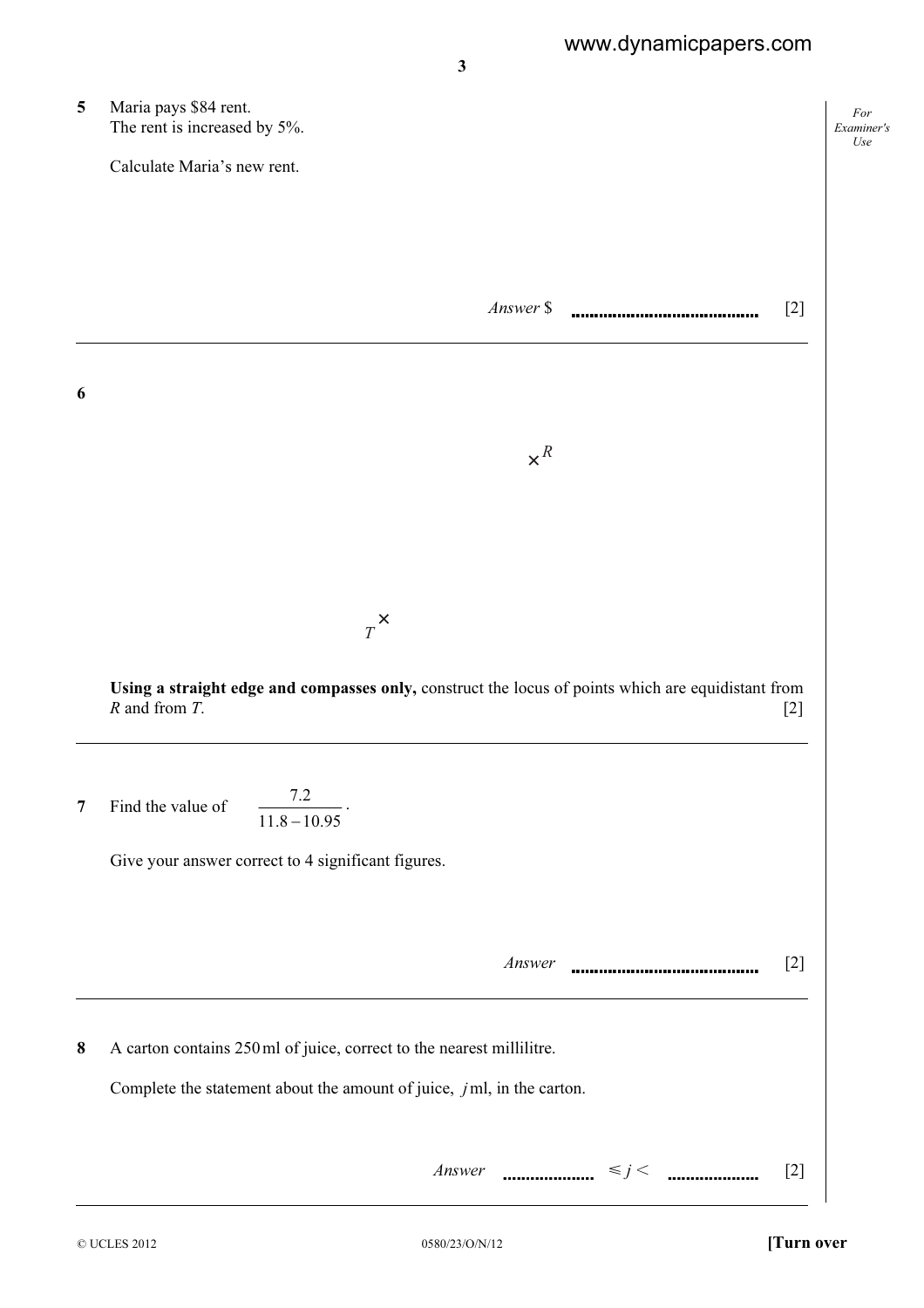For Examiner's Use

9 Shade the required region in each of the Venn diagrams.



10 Without using a calculator, show that  $\left(\frac{49}{16}\right)^{-2}$  $\frac{3}{2}$  $\frac{49}{16}$ J  $\left(\frac{49}{\phantom{0}}\right)$ l ſ  $=\frac{84}{343}$  $\frac{64}{1}$ .

Write down all the steps in your working.

1

Answer

[2]

11 Simplify  $(256w^{256})^{\frac{1}{4}}$ .

| Answer |  |
|--------|--|
|        |  |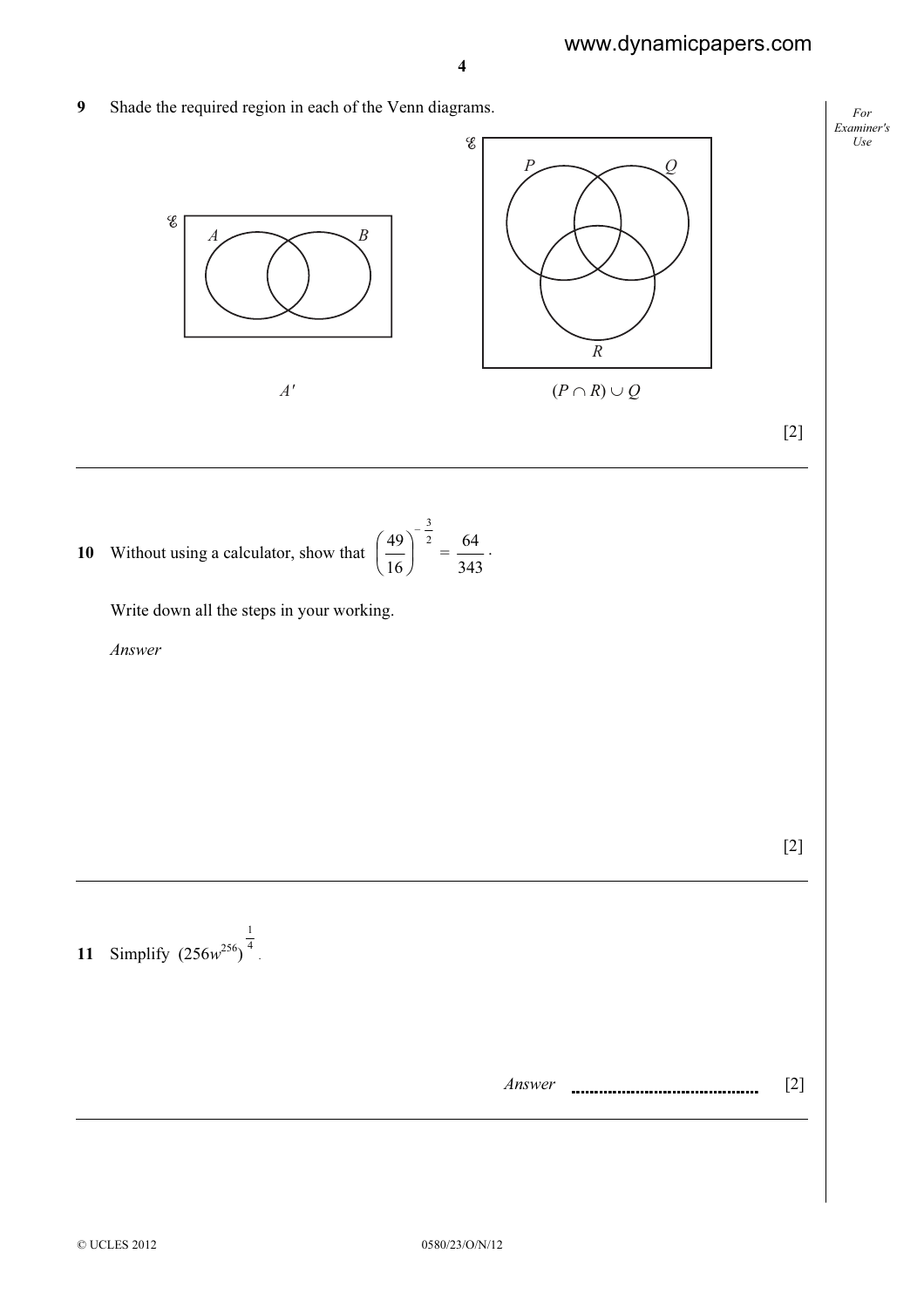12

| Mass of parcel<br>$(m \text{ kilograms})$ | $0 \le m \le 0.5$ | $0.5 < m \le 1.5$ | $1.5 < m \leq 3$ |
|-------------------------------------------|-------------------|-------------------|------------------|
| Frequency                                 | 20                | 18                |                  |

5

The table above shows information about parcels in a delivery van.

 John wants to draw a histogram using this information. Complete the table below.

| Mass of parcel<br>$(m$ kilograms) | $0 \le m \le 0.5$ | $0.5 < m \le 1.5$ | $1.5 < m \leq 3$ |
|-----------------------------------|-------------------|-------------------|------------------|
| Frequency density                 |                   |                   |                  |

[2]

For Examiner's Use

13 Write the following as a single fraction in its simplest form.

$$
\frac{x+2}{3} - \frac{2x-1}{4} + 1
$$

Answer [3]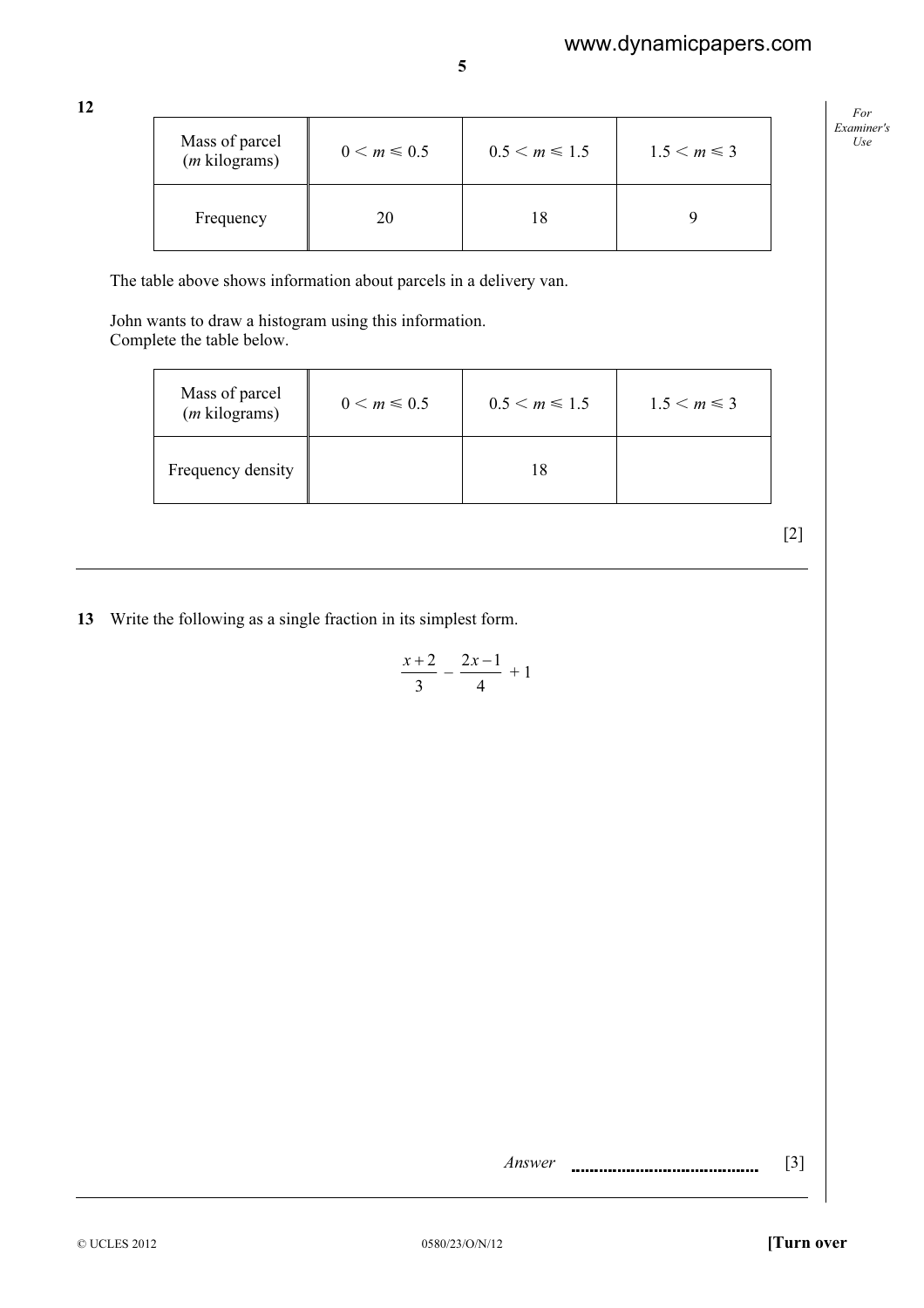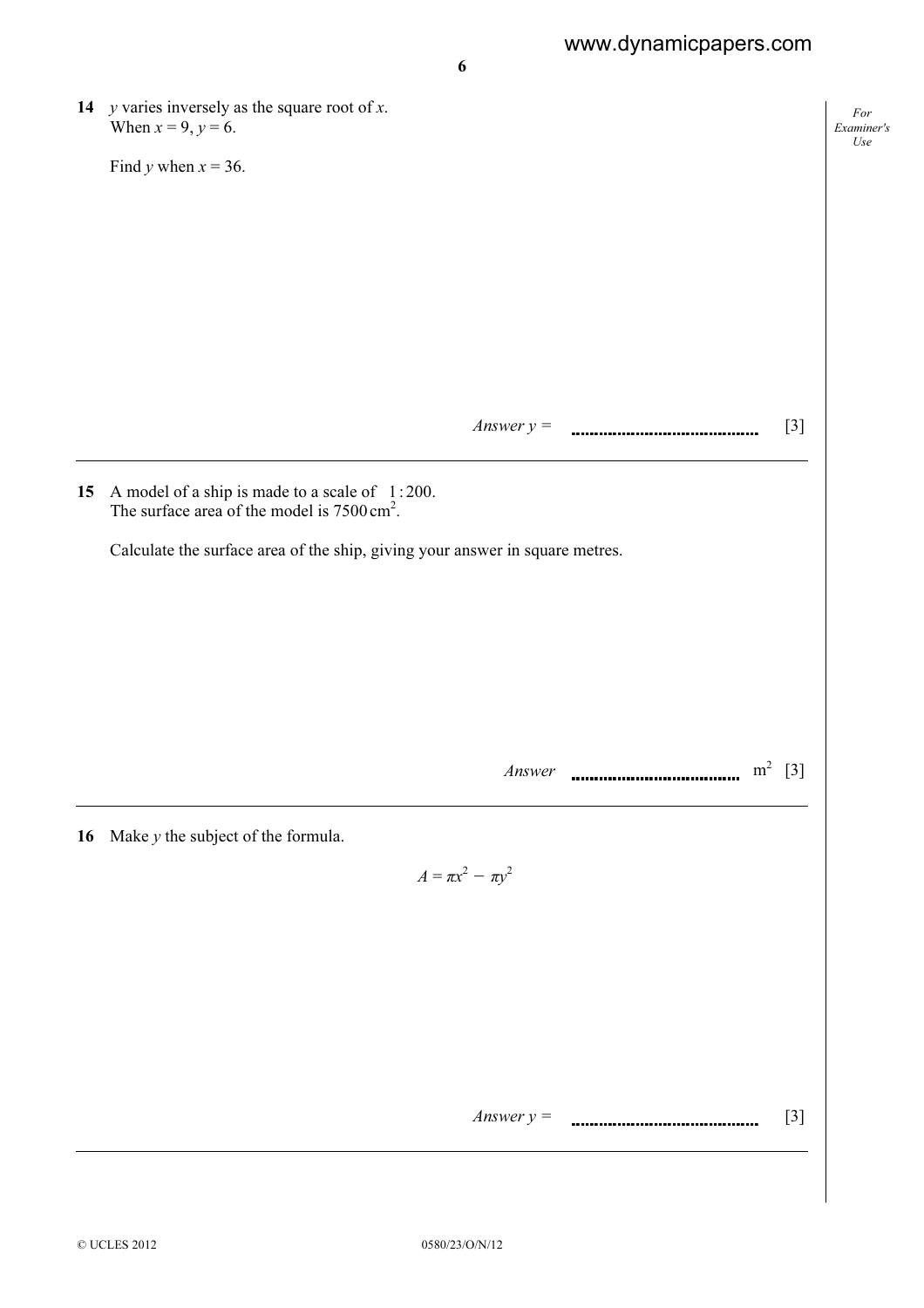For Examiner's Use



The diagram shows a sector of a circle, centre  $O$ , radius 5r. The length of the arc  $AB$  is  $4r$ .

Find the area of the sector in terms of  $r$ , giving your answer in its simplest form.

Answer [3]

*A C*  $\widetilde{23}$ ° 13 cm 6 cm NOT TO SCALE

In triangle *ABC*,  $AB = 6$  cm,  $BC = 13$  cm and angle  $ACB = 23^{\circ}$ . Calculate angle BAC, which is obtuse.

*B*

Answer Angle  $BAC =$  [4]

17

18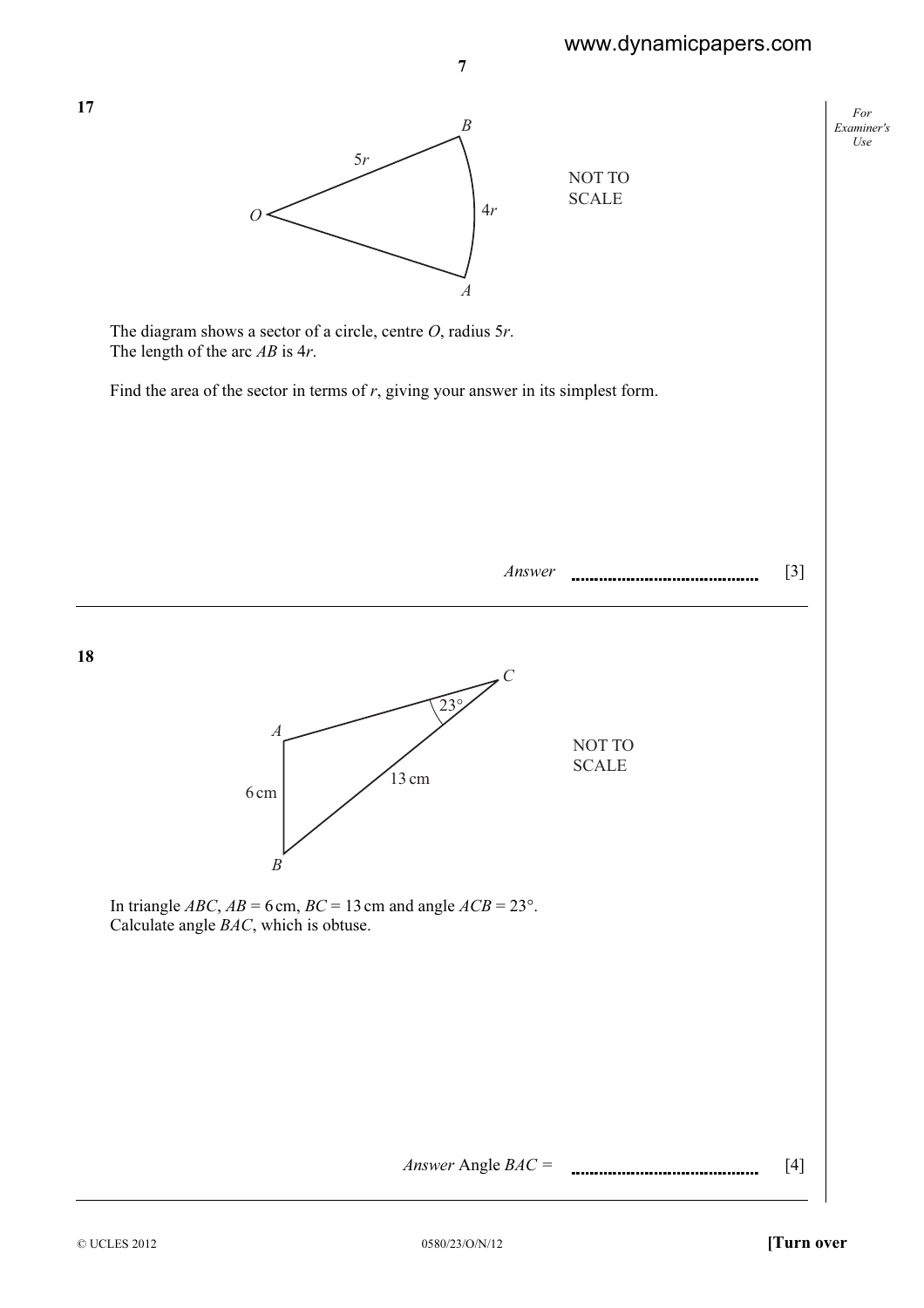For

Use



19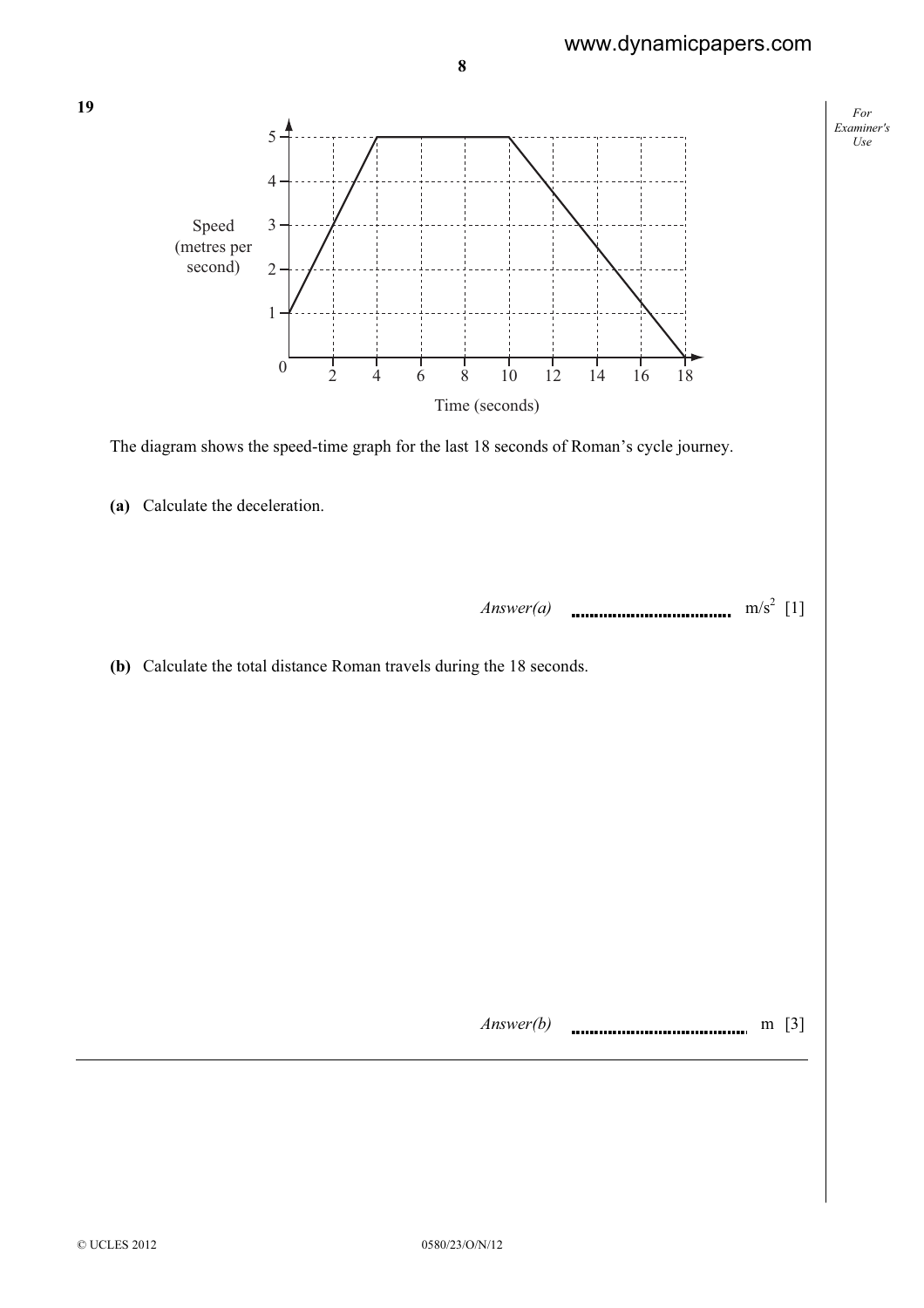www.dynamicpapers.com

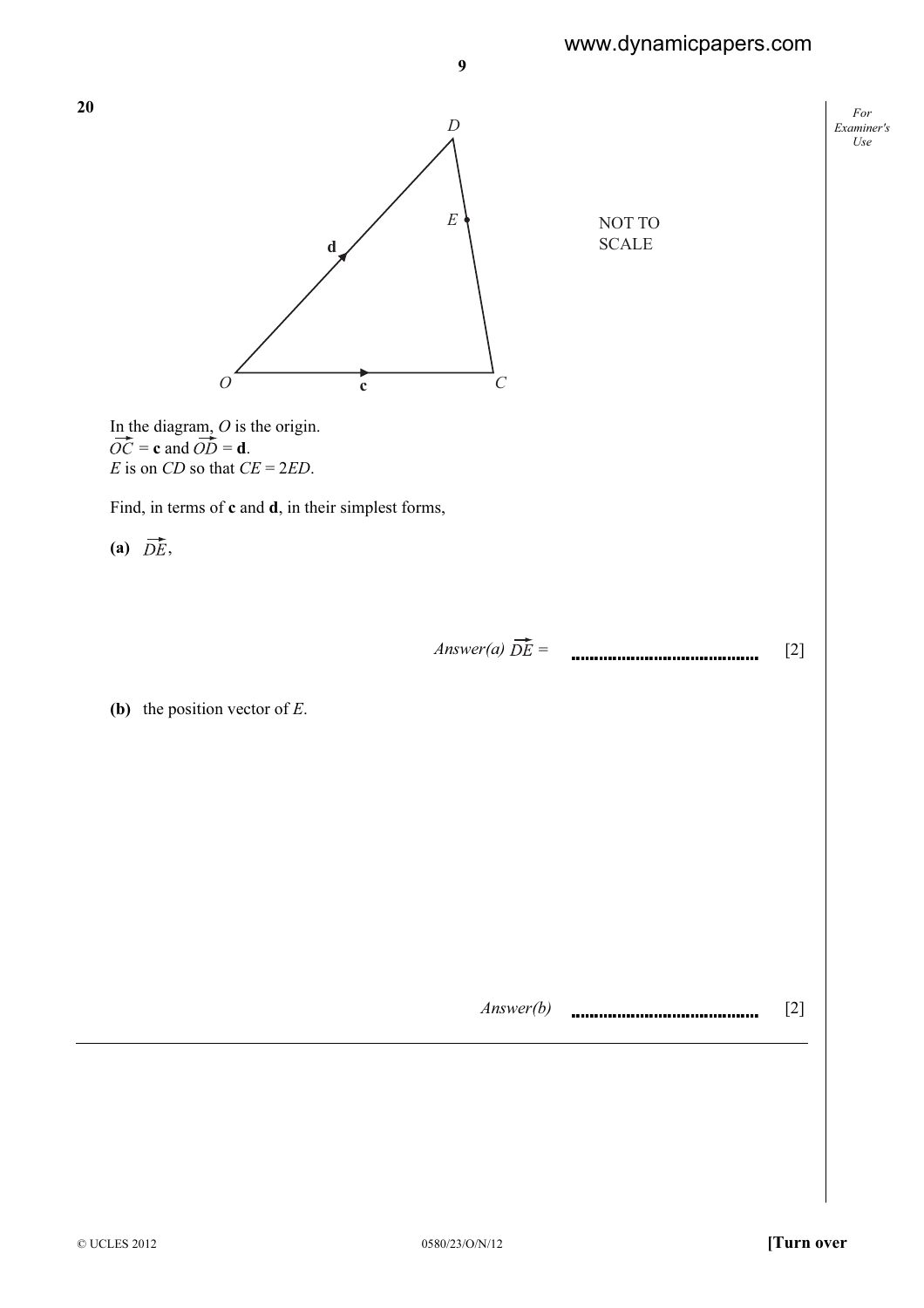## www.dynamicpapers.com



21 Simplify the following.

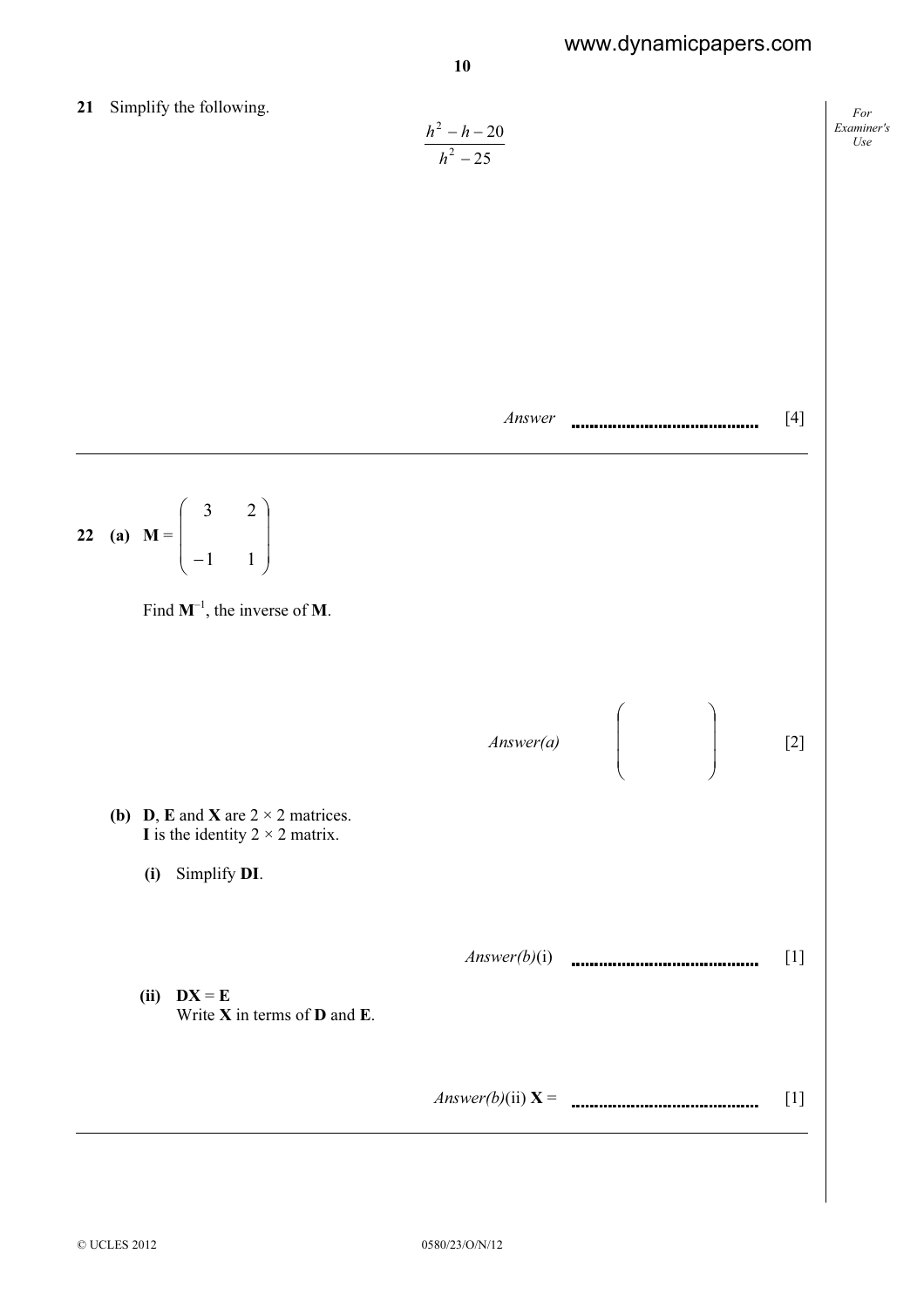For

Use



Examiner's 23  $f(x) = 3x + 5$   $g(x) = 4x - 1$ (a) Find the value of  $gg(3)$ .  $Answer(a)$  [2] (b) Find  $fg(x)$ , giving your answer in its simplest form. Answer(b)fg(x) = [2] (c) Solve the equation.  $f^{-1}(x) = 11$ Answer(c)  $x =$  [1] Question 24 is printed on the next page.